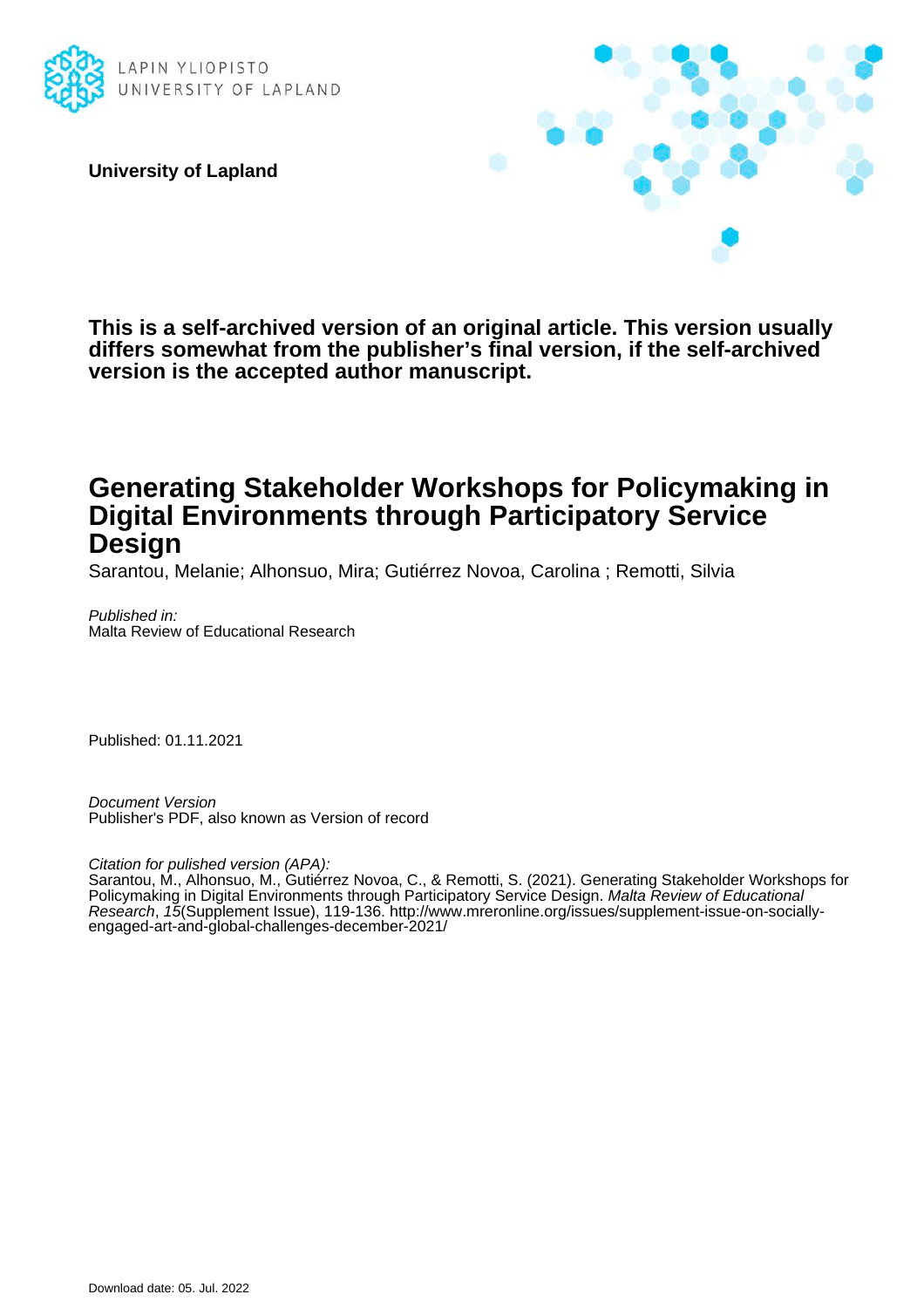

Volume 15, Supplement Issue, pp. 119-136  **Faculty of Education©, UM, 2021**

# **Generating Stakeholder Workshops for Policymaking in Digital Environments through Participatory Service Design**

# **Melanie Sarantou¹, Mira Alhonsuo¹, Carolina Gutierrez Novoa², and Silvia Remotti²**

<sup>1</sup>University of Lapland, <sup>2</sup>PACO Design Collaborative

#### **Abstract**

This article presents the design and research process of a design team of four designer-researchers, who are also the authors of this article and collaborated to develop training guidelines and a toolset for stakeholder workshops. The intention was to use the series of stakeholder workshops as a key method for developing policy recommendations about the role of arts in mitigating societal challenges. The stakeholder workshops were implemented across Europe by the partners of the European Commission H2020-funded project, Acting on the Margins: Arts as Social Sculpture (AMASS). Due to the onset of the COVID-19 pandemic, the designerresearchers had to transfer all activities, such as face-to-face workshops and their own work processes, to a digital environment and online participation. The digital toolset and user guidelines were aimed at training the project partners to conduct stakeholder workshops and collect data for creating cultural policy roadmaps that would be contextspecific for the European region where they were located. The design process for creating the digital artefacts, such as the digital toolset, user guidelines and online workshop environment, is discussed in this article, in addition to this study's opportunities and limitations.

**Keywords**: Participatory service design, co-design, digital environment, digital artefacts, digital participation, policymaking

# **Introduction**

*"A dominant narrative around policymaking highlights its failures in the face of complex societal challenges"* (Kimbell & Bailey, 2017, p. 216).

Policy action is mostly driven by evidence-based policy, which is based on motivations for seeking or receiving funding, resulting in policy decisions being mostly focused on a rational basis that is underpinned by factual data and quantitative approaches to data collection (Belfiore & Bennett, 2010; Galloway & Dunlop, 2007). From this perspective, it is argued that policy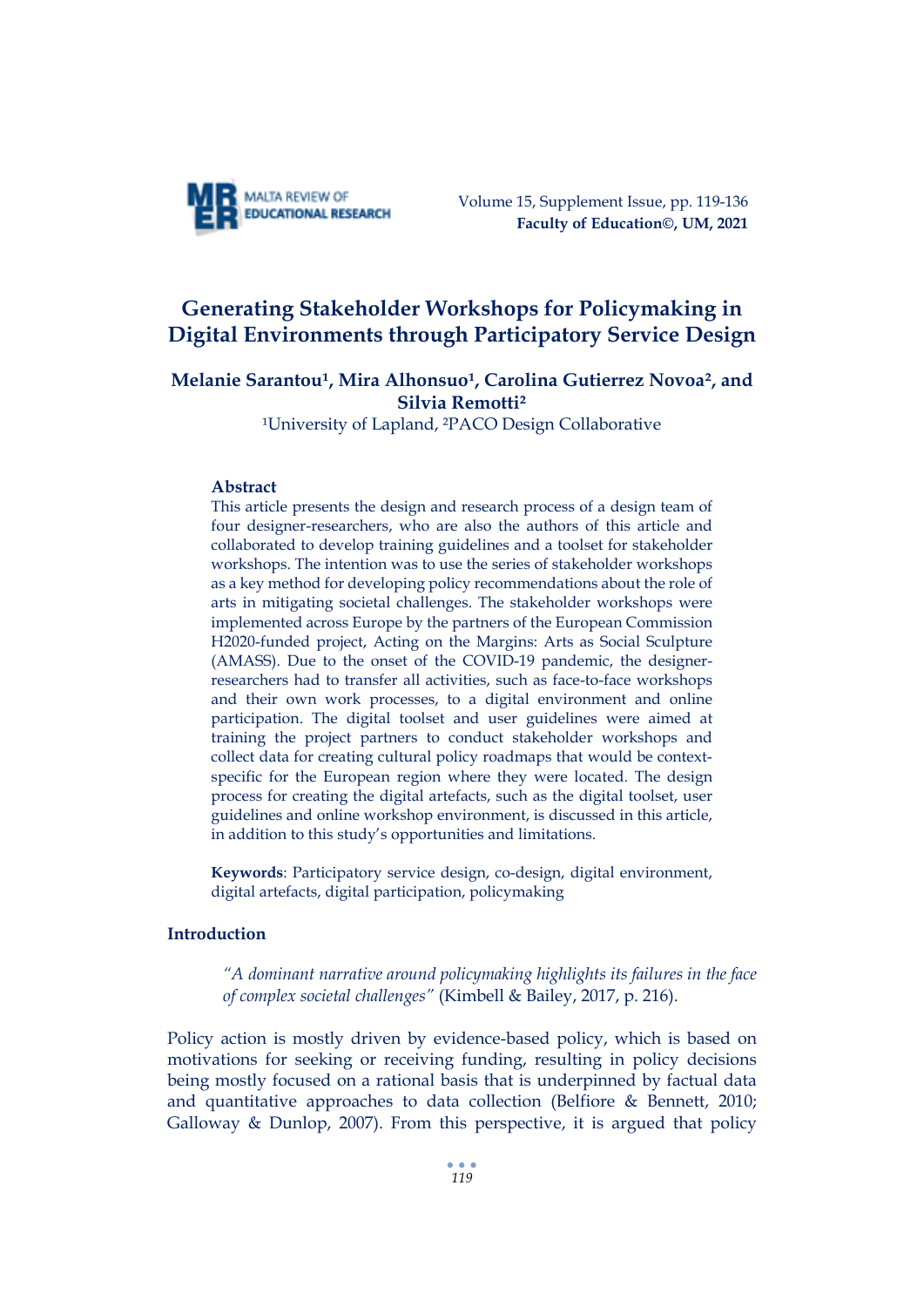decisions are often based on positivist and linear models of policymaking, a "symptom of the persisting higher prestige of logic over rhetoric", consequently neglecting qualitative approaches to policymaking that borrow from the social sciences (Belfiore & Bennett, 2010, p. 134). Galloway and Dunlop (2007, pp. 23–24) argue that cultural policy, with its symbolic, aesthetic and artistic needs, requires interventions based on more horizontal and flat hierarchies, as well as different methods informed by the social sciences. For example, cultural policy decisions should be based on a broad range of cultural activities and notions of what constitutes culture (p. 24). Additionally, linear and positivist approaches to policy endeavours support the top-down narratives associated with policymaking, posing a problem for grassroots-level participation, especially the involvement of marginalised communities in policy decisions, because policy often "reinforces existing power structures and elites" (Kimbell & Bailey, 2017, p. 223). The persisting challenges with policy decisions are that they often remain too abstract, distanced and removed from especially marginalised communities.

This article discusses the design of a practical toolset and user guidelines that would be used by the partners of the AMASS project (2020–2023) in implementing a series of stakeholder workshops as a method for policymaking. The project investigates how the arts can act as vehicles for mitigating societal challenges and aims to create concrete opportunities for people to collaborate with artists as agents in creative projects. It is aimed at capturing, assessing and harnessing the impact of the arts in this regard. Policy action in AMASS is aimed at overcoming societal challenges among marginal communities in Europe through the arts.

The purpose of the stakeholder workshops was to use collected data for making relevant policy recommendations for the European regions represented in the project. The workshops intended to apply participatory service design (PSD) approaches to gain stakeholders' insights into the needs, existing best practices, resources and actions they deemed important in policy decisions in their particular contexts. The insights would then be used by the project partners for developing regional strategies and policy roadmaps with the stakeholders. This article asks: "How can PSD enable stakeholder workshops for policymaking in digital environments?"

The methods adopted in the service design process were reflective practice and reflexivity. The data collection methods included workshops, group discussions, note-taking and observations. The work was implemented in three design cycles, which are discussed in this article. The service design process drew on digital solutions and digital artefacts, such as the use of a shared whiteboard platform, Miro, to guide and implement the training experience for the researchers, and later to implement the stakeholder workshops in the relevant countries. The Miro platform is an online environment, which enables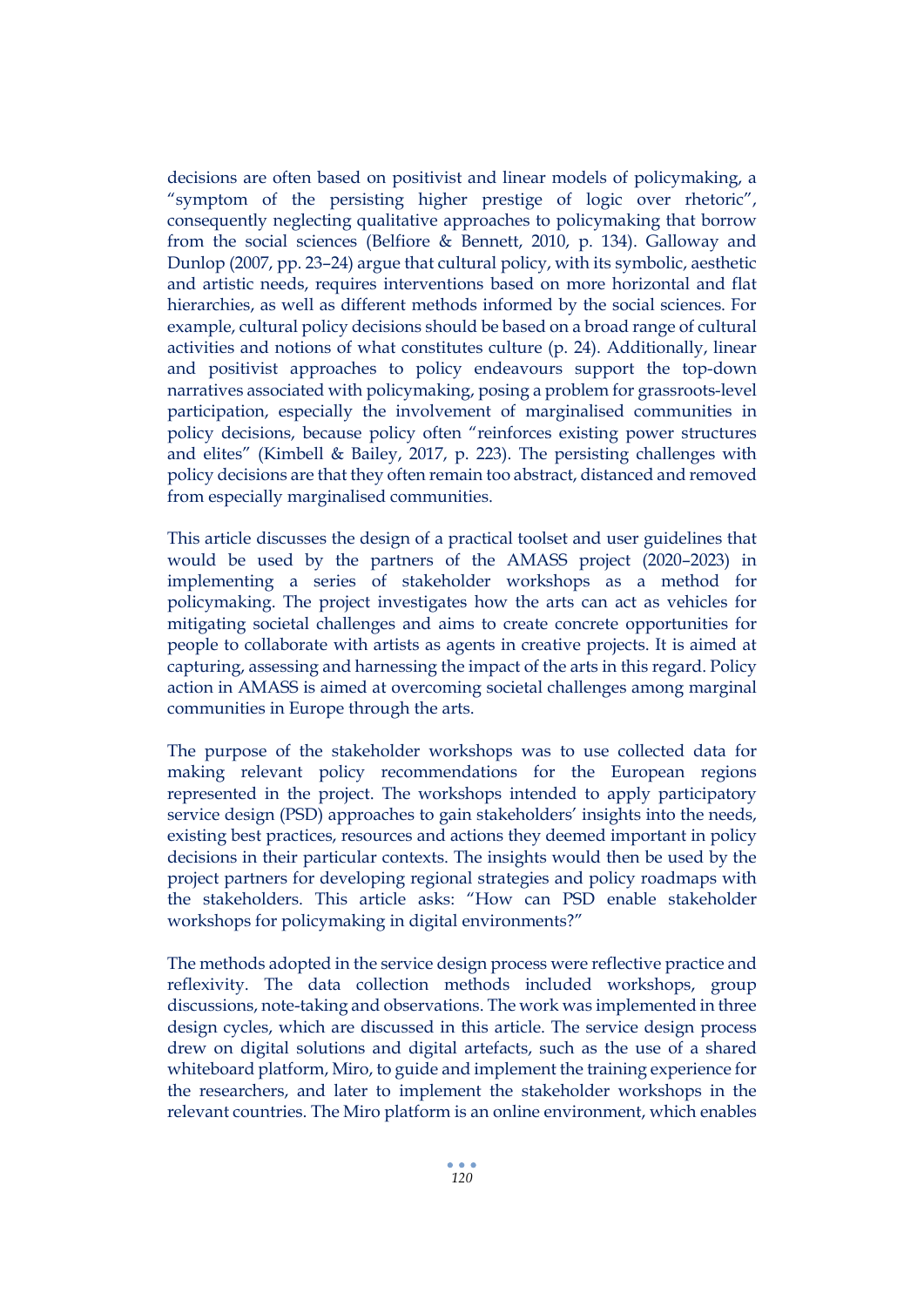participants to communicate and collaborate remotely and visually by using different tools, such as sticky notes and symbols.

The activities of the design team working on the development of practical methods and approaches to policymaking had to be executed in digital environments, from team meetings and group discussions to more complex activities, such as the development of online workshops. The designerresearchers from Finland and Italy were involved in one of the testbed experiments included in the fourth work package of the AMASS project.

#### **Theoretical Concepts**

The conceptual outline consists of the following key theoretical themes: PSD, the role of design in policymaking, and the role of designers and collaborative approaches in digital environments.

#### *Participatory Service Design*

Service design is a relatively new design discipline that overlaps with many well-known design fields, such as participatory design, human-centred design and co-design. Service design can be perceived as a multidisciplinary practice, which usually has a strong focus on processes, such as services based on abstract ideas. It involves various stakeholders (e.g., end users, service providers) and engages in co-design practices (Miettinen, 2016). Participatory design was originally developed to involve workers and citizens, who are the "targets of policy" (Kimbell & Bailey, 2017, p. 215). In a policy context, a PSD approach makes explicit the overlap between service design and participatory design as policy decision making deals with abstract ideas and the targets of policy, who are the citizens. PSD sets out to facilitate transformation (Irwin, 2013). It focuses on transition processes that are inherent in service design and policymaking by creating solutions, impacts and social change. Service design is strongly founded on the principle of value co-creation with stakeholders (Holmlid, 2009). It is a collaborative activity (Sanders & Stappers, 2008), within which power relations are carefully considered (Ehn, 2017) and the designer's role is facilitative (Howard & Melles, 2011). Hence, this article refers to PSD.

For PSD to generate the types of measures necessary for inclusive participatory democracy and social innovation, partners and civil society organisations must be involved in the planning, delivery, coordination and monitoring of policies (Eça et al., 2016). Collaboration on this level provides information and services for local citizens and communities regarding their engagement in the democratic process, which has been reported to be intertwined with social cohesion (European Commission, 2006). Service design approaches enable participation, both digital and face-to-face, thus addressing inclusion, community penetration and the barriers to arts and cultural engagement (Eça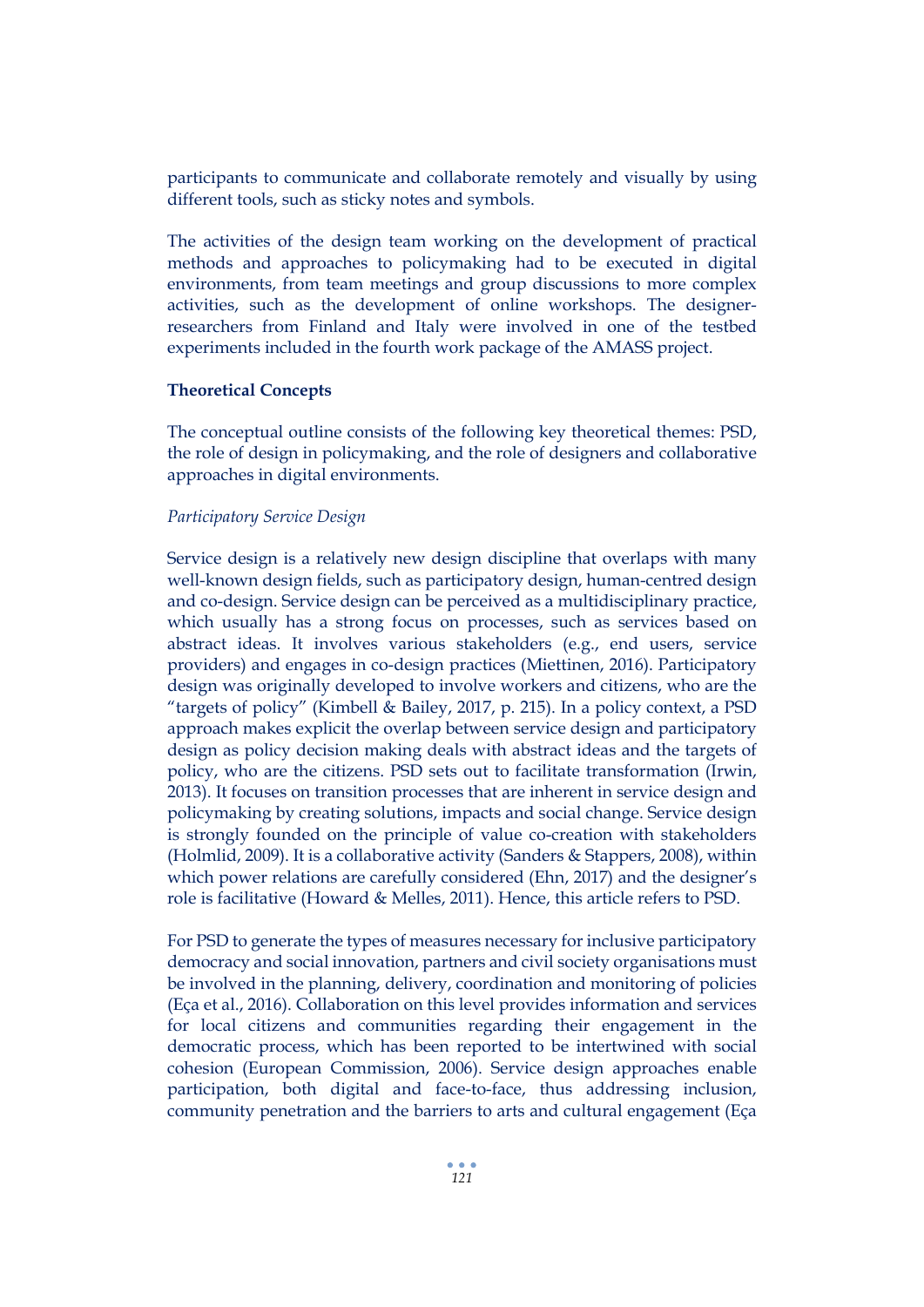et al., 2016). However, participation can only be achieved through equal partnerships, dispersion of power and the establishment of citizen control (Kangas, 2017).

# *Design for Policymaking*

Design has been widely used in policymaking for approximately fifteen years (Kimbell, 2015). Weiss (1977, p. 533) defines the policymaking process as a "political process, with the basic aim of reconciling interests in order to negotiate a consensus, not of implementing logic and truth, [thus] the value issues in policymaking cannot be settled by referring to research findings". Kimbell and Bailey (2017, p. 215) define policymaking as "mediating between resources in response to a situation deemed to be a public policy issue, in relation to diverse publics with varying degrees of agency, legitimacy and motivation to address it". Kimbell and Bailey (2017) further explain that governments can use policy to direct or implement public services or laws. The role of design in policy is predominantly to enable sensemaking and dealing with complexities (Mintrom & Luetjens, 2016). Kimbell (2015, p. 7) explains that the purposes of design for policy are to engage in complexity and be citizencentred, impactful and able to envisage new futures. Design thinking is especially useful in policymaking for defining problems and transcending hierarchies in organisational settings (Mintrom & Luetjens, 2016). Some governments have adopted open policymaking as an approach to involve experts, policy implementers, academics and citizens in policy processes (Kimbell, 2015, p. 4).

The challenges of design for policy have been outlined by several scholars (Kimbell & Bailey, 2017; Mintrom & Luetjens, 2016). Specific areas of policymaking, for example, cultural and creative policy, are ill-defined, or ample and broadly defined terms exist that cause confusion and a lack of consensus, as well as hampers the work of design for policy (Galloway & Dunlop, 2007). Adding to the challenge of defining terms that are closely related to the area of cultural policy, such as the arts, Dean (2003, as cited in Adajian, 2005, p. 231) boldly states that "the arts cannot be defined". The integration of design practices into policymaking has thus "received mixed assessments" (Kimbell & Bailey, 2017, p. 220), and policymaking challenges designers "to work at different scales and engage effectively with the politics, complexity and systemic nature of policy development", and a focus on the creative aspects of design may result in overlooking the underlying functions of government systems (p. 219). Additionally, the authors point out the danger of design as it can "neutralise dissent" by covering or hiding it (p. 216).

Belfiore and Bennett (2010, p. 121) suggest moving beyond the typical "toolkit approach" that is widely used in policymaking, and they also criticised policymakers for seeking a one-size-fits-all approach, thus contributing to the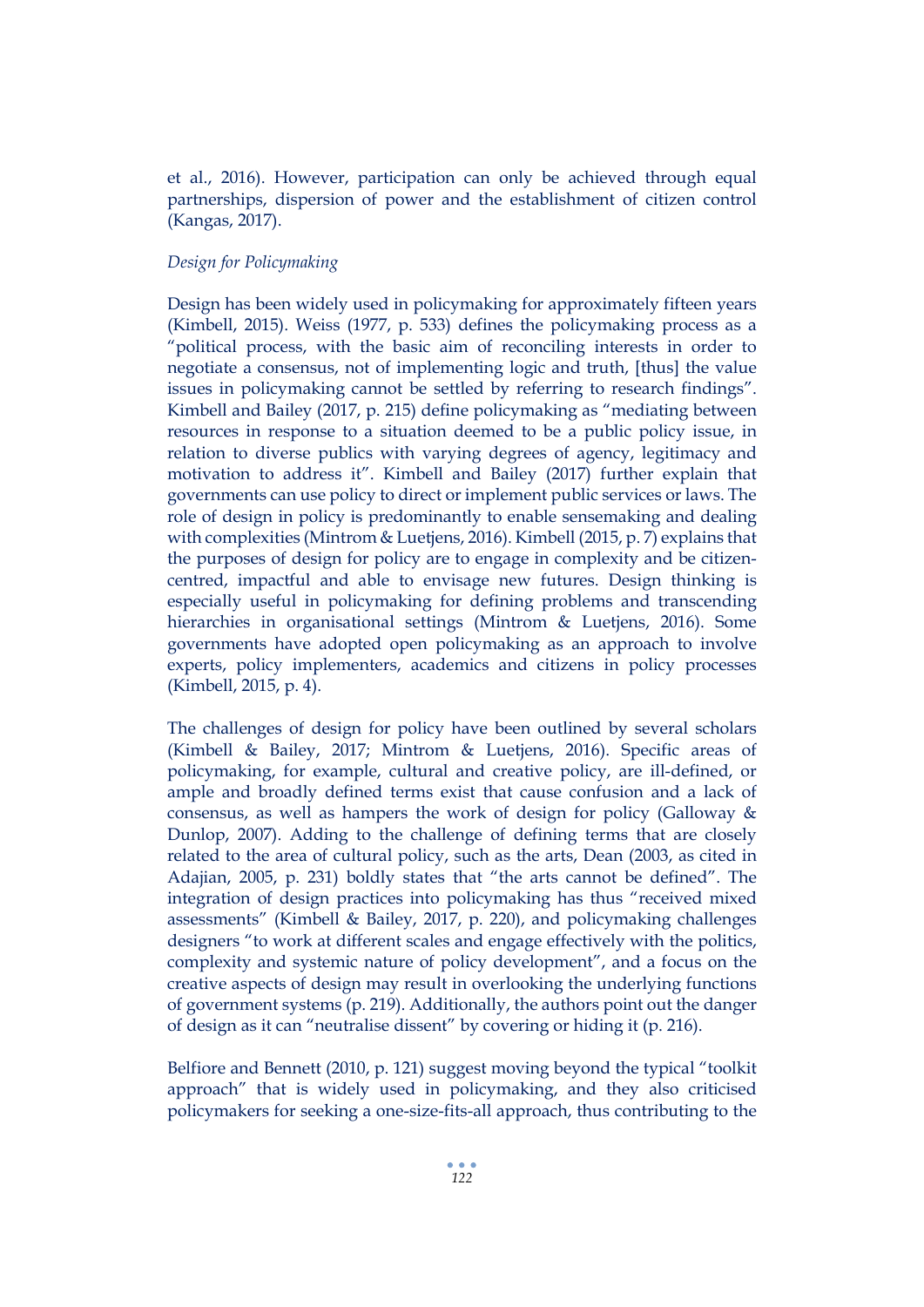linearity through which policymaking is often approached. Alternative approaches to the toolkit borrow from PSD methods, such as stakeholder workshops, user journeys, mapping and the use of personas and prototyping, to name a few (Kimbell & Bailey, 2017). According to the same authors, prototyping is about using creativity in digital or physical objects to concretise abstract ideas and generate a better understanding of how such ideas can be dealt with in practice (p. 217). However, creative, design and arts-based approaches have to be mindful of and knowledgeable about government systems and seek ways to engage with and perhaps harness citizen dissent and disobedience in policymaking processes.

#### *Service Design in Digital Environments*

Design is used to create innovative solutions to complex problems (Miettinen & Sarantou, 2019); hence, design is increasingly used at a strategic level by applying human-centred approaches (Burdick & Willis, 2011). Design seeks to turn current situations and challenges "into desired ones" by finding suitable, context-specific solutions (Dorst, 2008; Simon, 1969, p. 111). By adopting new perspectives, new challenges can be reframed. By commencing from a design problem, service designers may improvise new approaches when they draw on their past design experiences, intuition and knowledge (Sarantou & Miettinen, 2017). The skills and cognitive diversity of a team, in addition to its collective intelligence (Aggarwal et al., 2019), can maximise optimal outcomes in collaborative processes. This article focuses on PSD because it is based on value co-creation and participation, which are not by definition elements of digital interaction design (Holmlid, 2009).

One of the responsibilities of service designers is to ultimately aim for harnessing diversity and supporting the commons and individuals to achieve common goals through exploration, discussion and assessment (Salter et al., 2009). Participatory approaches can increase the sense of ownership within a design team or the commons, but the results that may be created in such digital spaces can have ethical implications of which designers should be aware (Sangiorgi & Prendiville, 2017).

Service design approaches are especially important in digital spaces, as service design functions as "an interface between people and the spaces they inhabit" (Felix & Brown, 2011, p. 1). Services shape the level at which digital and physical spaces are experienced, for example, how pleasant or effective they are in terms of resource use (Felix & Brown, 2011). Digital spaces and team work in such environments present new challenges of which designers need to be aware, so critical engagement is required to identify suitable online approaches as group engagement becomes more challenging in digital spaces (Salter et al., 2009). Service and workshop design also shape the behaviour of participants (Vogt, 2009); therefore, service designers need to be mindful of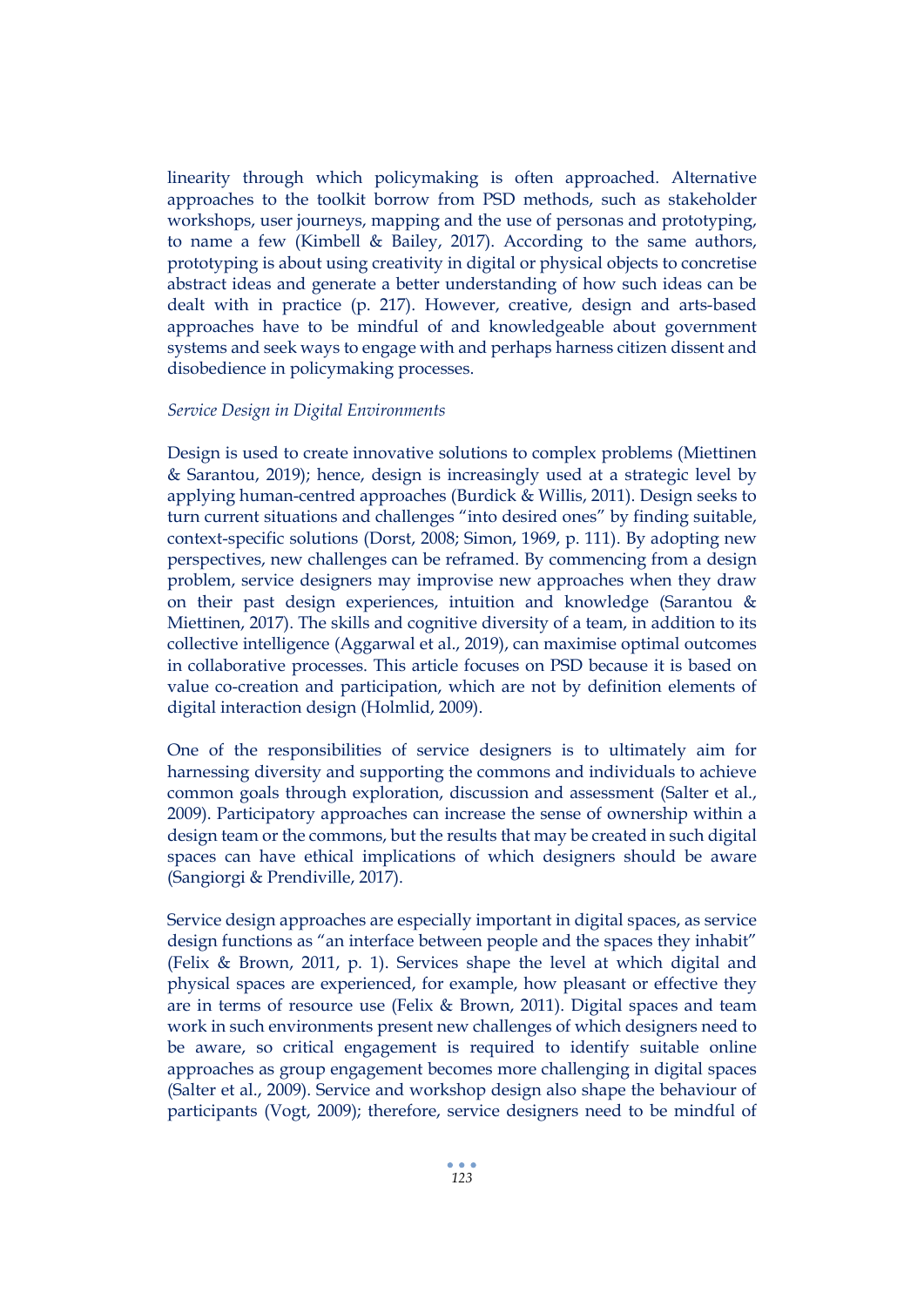creating physical and digital environments where participants can feel safe to engage in work. For example, the intellectual property rights and ownership of digital artefacts (Stickdorn et al., 2018) that are created in such spaces have to be carefully considered.

# **Data Collection Methods**

The applied reflexive research strategy involved practical service design and reflexive research practice, which required a focus on human-centred instead of problem-centred inquiry (Anderson et al., 2004), followed by analytical processes that could enable practitioners to facilitate change in processes and systems (Leitch & Day, 2000, p. 179). Reflexive researchers first explore several single components of the phenomenon under investigation using pluralistic theories and methods before attempting to understand their research holistically (Weber, 2003, p. vi). Attia and Edge (2017, p. 33) argue that reflexive researchers should develop procedures integral to the environments where they work through conceptualisation and an awareness of context and by distancing themselves from the action to advance their theories and ideas.

The data collection methods are summarised in Table 1. The application of methods and the types of data collected are clarified in the discussion on the three design research cycles. The researcher-designers collected the data during a variety of online workshops through note-taking in both online and analogue formats.

| <b>Method</b> | Details of methods used                                            |
|---------------|--------------------------------------------------------------------|
| Online        | A: April-May 2020, 4 online workshops, with a total duration       |
| workshops and | of 5 hours and 20 minutes; July-October 2020, 8 workshops          |
| observations  | with a total duration of 9 hours and 40 minutes                    |
|               | B: May-June 2020, 6 workshops with a total duration of 9           |
|               | hours                                                              |
|               | C: October 2020, 2 workshops, with a total duration of 6 hours     |
| Note-taking   | (a) Research notes in the form of personal and reflexive diary     |
|               | notes and collective observational notes by the designer-          |
|               | researchers, collected over 29 weeks in a shared document          |
|               | format in Google Docs                                              |
|               | (b) Over 835 data notes (in the form of sticky notes) collected in |
|               | the Miro interface                                                 |
|               | (c) Designers' note-taking on their reflections on the process     |
|               | and tool assessments                                               |
| Group         | 25 hours and 30 minutes of group discussions among the four        |
| discussion    | designer-researchers during the 3 workshop phases, including       |
|               | a debriefing session with consortium members (in the form of       |
|               | an online seminar) as part of the assessment of the process        |

*Table 1. Summary of data collection.*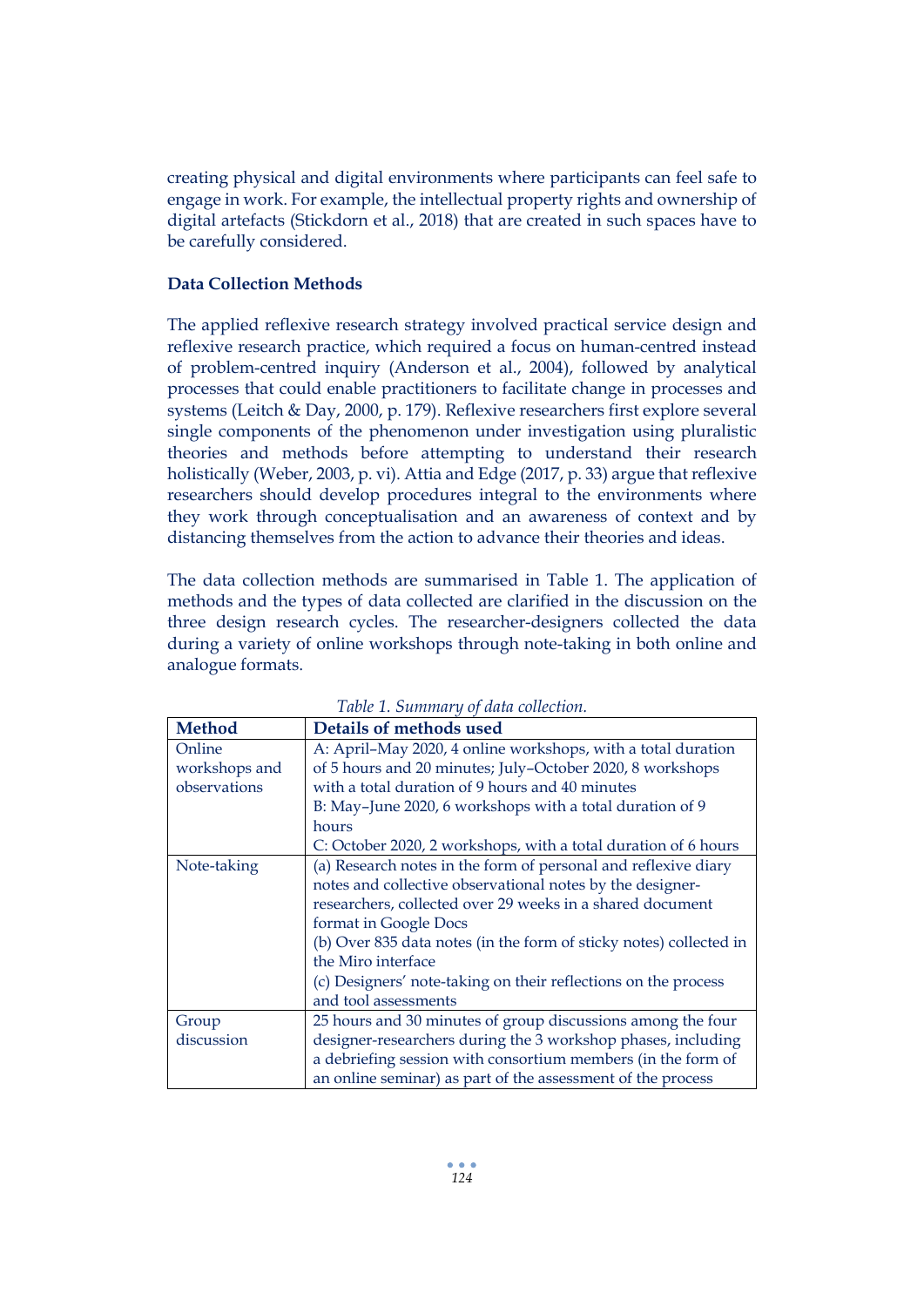Additional data collection methods included group discussions within the design team via the Skype platform, as well as note-taking. The types of data collected were observational data and research notes taken during the mentioned group discussions. The data were primarily collected in digital and online interfaces, such as the Miro whiteboard, Microsoft Word, Microsoft PowerPoint, Google Docs, Google Slides and Google Forms. The chosen method of data analysis was content analysis.

The workshops, for which the toolset and user guidelines were intended, were adapted from face-to-face delivery to a digital environment. The design processes commenced much earlier than anticipated to enable the designers to create suitable approaches for training the various project partners to implement regional stakeholder workshops in their countries. Soon after the training began, it became clear that the workshops that the project partners were supposed to offer face-to-face within their regions after the training, also had to be facilitated online. The Miro whiteboard platform was used for training the AMASS partners as well as execution of the stakeholder workshops in the partner's countries.

#### *Ethical Considerations*

The Ethics Committee of the University of Lapland provided ethical screening of the research. The ethical principles and guidelines of the Finnish Advisory Board on Research Integrity (TENK) were considered throughout the course of the research. Ethical issues were taken into consideration at every phase of the project: planning the workshops and interaction among designer-researchers who consented to the collective design research before the research and design process. Data in the form of reflexive notes were collected by each designerresearcher during the group discussions of the work team. Informed consent was granted by the project partners who participated in the assessment seminar when their stakeholder workshops were presented. Informed consent was provided by the participants in the stakeholder meetings hosted by the project partners in their countries, but these processes lie outside the scope of this research article.

Service designers face new ethical challenges and questions of accountability due to their functioning on digital platforms and in spaces that are enabled by digital technology (Sangiorgi & Prendiville, 2017, p. 7). The power relationships that are present in co-design processes and underpin working in such digital spaces also have to be acknowledged by designers (Collins et al., 2017). In this project, the use of the Miro environment, which is not an openaccess platform, has ethical implications as it may affect the communities' or the commons' level of access when using online workshops tools, such as those described in this article. Co-design processes on such digital platforms have additional ethical and intellectual property and ownership implications as data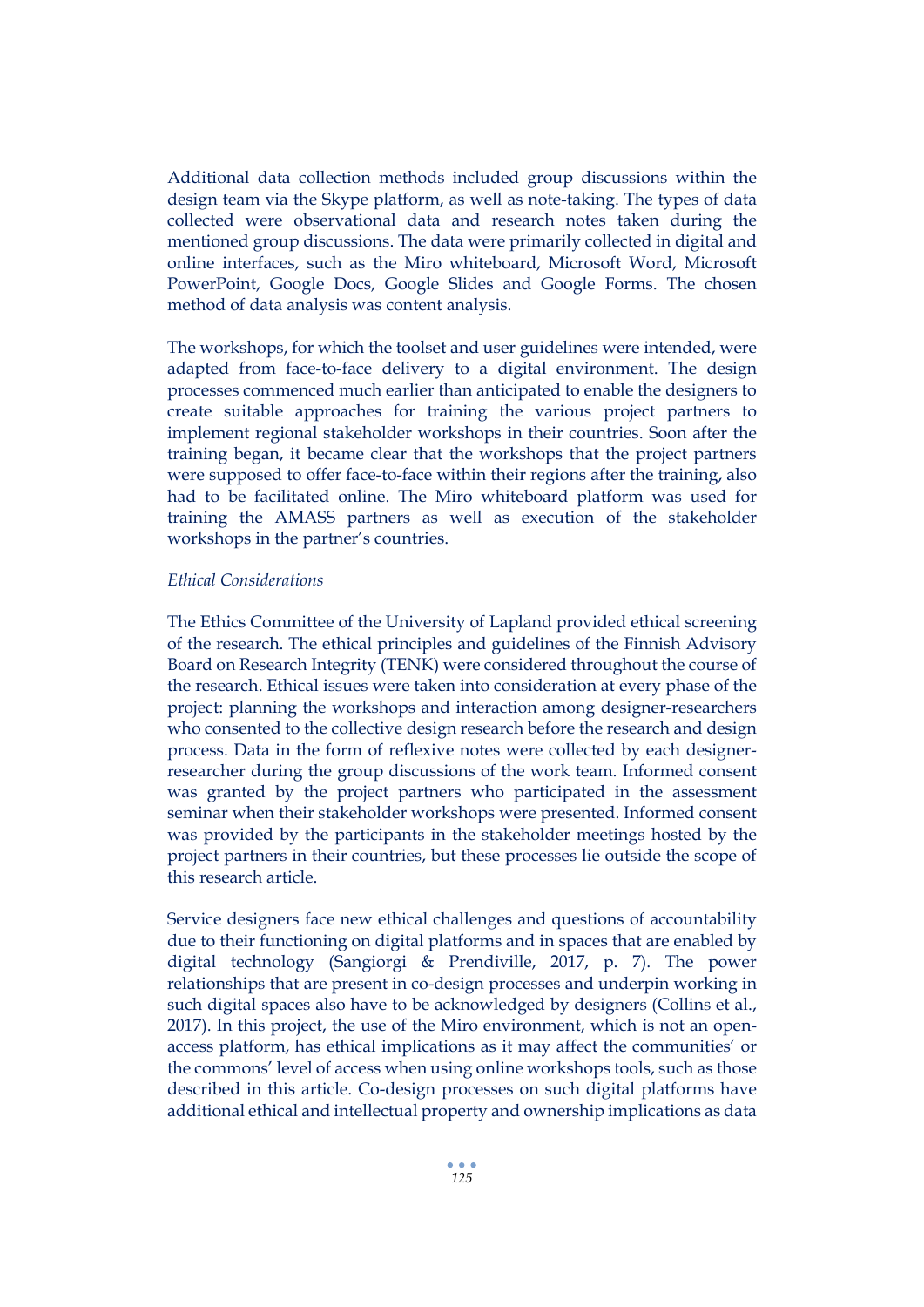and even creative outcomes are produced, whose authorship may or may not be shared. The reproduction terms and reuse of such materials need careful consideration. Some of the practical steps for dealing with ethical concerns coming forth from this design activity regarding the designers' accountability in terms of power and ethical issues were the implementation of prescribed informed consent procedures and obtaining written permissions to use the participants' visual outcomes in dissemination.

#### **PSD Process: Three Design Cycles**

Following a PSD approach means the designer-researchers' engagement in codesign and participatory design, which was overlapped by service design methods to jointly develop the training journey for the project partners. They hosted smaller pilot workshops in the online environment to gain familiarity with the methods and approaches. The pilot workshops were then followed by larger stakeholder workshops in their countries, which we referred to (for clarification of terms) as regional stakeholder workshops.

The methodology followed in the PSD process for co-designing the training initiative, the training guidelines and toolset for the stakeholder workshops consisted of three design cycles and three types of workshops (see Table 1). The three design cycles are illustrated in Figure 1.



*Figure 1. The service design cycles (created by author Carolina Gutierrez Novoa).*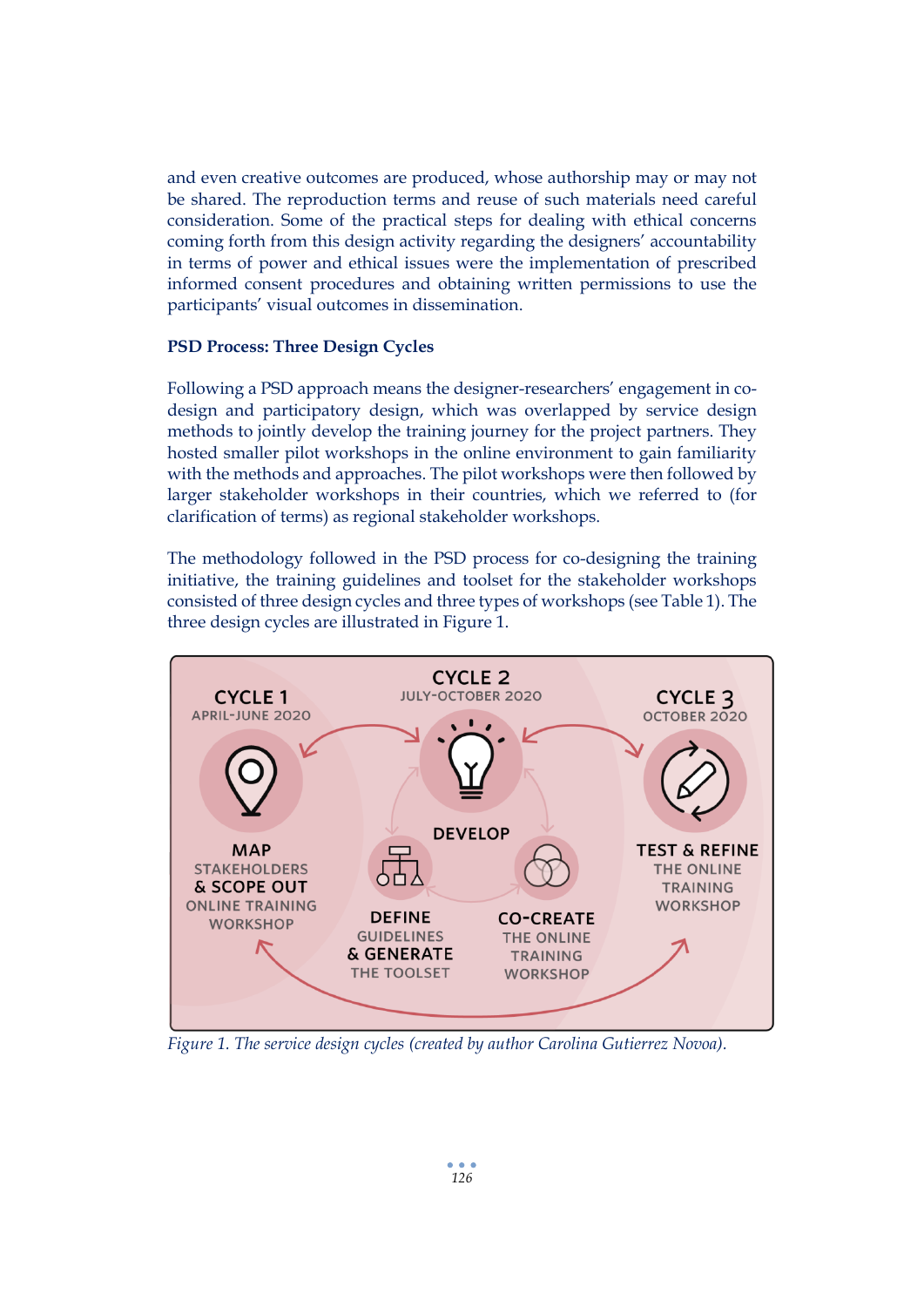# *Cycle 1: Mapping and Scoping*

This cycle had two aims: (a) mapping the regional stakeholders in the seven partner countries and (b) assessing the training and workshop facilitation needs of the AMASS consortium. In this cycle, the designer-researchers used the two workshop types A and B (see Table 1). Possible stakeholders that might participate in the regional stakeholder workshops and contribute information and data for the development of the regional policy roadmaps were identified by the project partners in their respective regions. This information was applied in the first collective activity of workshop B, stakeholder mapping, which was based on an online journey. The workshop included a board game in which visualisations and a user journey were used to motivate participation and retain the participants' interest. They could follow clear instructions and steps to arrive at an end destination, where they could express their wishes for the upcoming training as a reward for completing the journey.

The tools used and developed in type-B workshops in the Miro interface were as follows:

- a stakeholder map aimed at identifying and understanding potential stakeholders and their interrelationships;
- a strengths, weaknesses, opportunities and threats (SWOT) analysis related to the participants' concerns regarding the stakeholder workshops; and
- five 'why' questions to better understand the findings from the SWOT analysis.

The outcome of the mapping and scoping was the identification of key themes from the data notes, which could be used for guiding the designer-researchers in their co-creation of the training guidelines and toolset (Figure 2). This cycle consisted of type-A workshops, conducted in April and May 2020 and comprising 4 online workshops, with a total duration of over 5 hours, and type-B workshops, comprising 6 one-and-a-half-hour workshops in May and June 2020, with a total duration of 9 hours.

# *Cycle 2: Developing the Workshop Guidelines and Toolset for the Online Training Workshop*

This cycle consisted of two sub-cycles.

• Sub-cycle 1. First, a theme map was created to enable the designerresearchers to co-design the workshop guidelines using the Miro interface. The use of Miro enabled them to track the development of the workshop toolset, which was generated through Microsoft Word, Google Docs and Microsoft PowerPoint, both online and offline. The workshop guidelines and tools were developed through various iterations, starting from the drafting of written (in Google Docs) and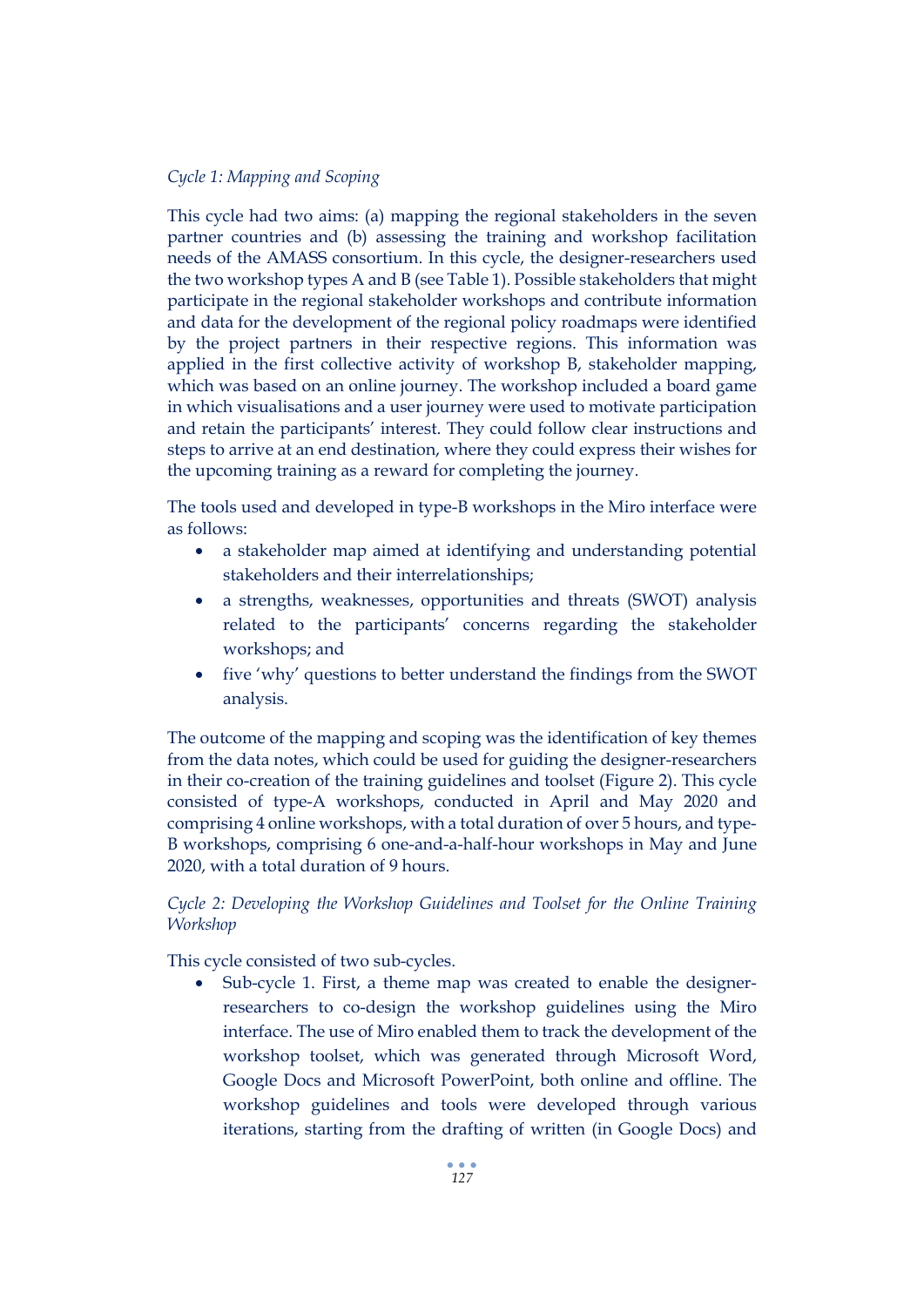visual guidelines in Miro. This was followed by the development of several Microsoft PowerPoint files. The workshop guidelines and tools were then combined and refined. Data were collected and analysed through the following:

- o online group discussions (brainstorming sessions) to produce ideas and solve design problems and
- o mapping and note-taking in the Miro whiteboard interface, an ongoing activity in which all designer-researchers participated to develop the workshop guidelines and toolset.
- Sub-cycle 2. The existing workshop guidelines and tools were used to co-create an online training journey in the Miro interface. This activity took the form of a board game in which the participants followed clear instructions and steps to arrive at an end destination. The reward for completing the online journey was the opportunity to participate in creating an interactive forest or ecosystem, bringing together the needs, best practices and actions for the drafting of a policy roadmap. The outcome of cycle 2 of the research design was the integration of the initial data collected (from the project partners during cycle 1) into the co-design processes of the workshop guidelines and toolset. The cycle consisted of 8 type-A workshops, hosted bi-weekly between July and October 2020, with a total duration of 9 hours. The outcomes were then ready to be tested and refined.

# *Cycle 3: Testing and Refining*

After weeks of preparing the training, workshop guidelines and toolset, the testing phase commenced. Testing was important for 'walking through' the training interfaces and tools. The roles were divided among the four designerresearchers, with one facilitating and three participating. Throughout the training walkthroughs, the project partners engaged in critical reflection, group discussion and continuous questioning to identify and clarify possible misunderstandings and iterate the training steps. In total, 4 testing sessions were conducted over 6 hours of online work. The testing and refining cycle included the following:

- o online group discussions and training walkthroughs to test, identify and solve interruptions and design problems in the online interfaces used for the workshop guidelines and tools and online workshop activities and
- o personal diaries and note-taking.

This cycle's outcomes were the (a) a game design-inspired participant journey on the online Miro whiteboard, (b) workshop guidelines (entitled Towards a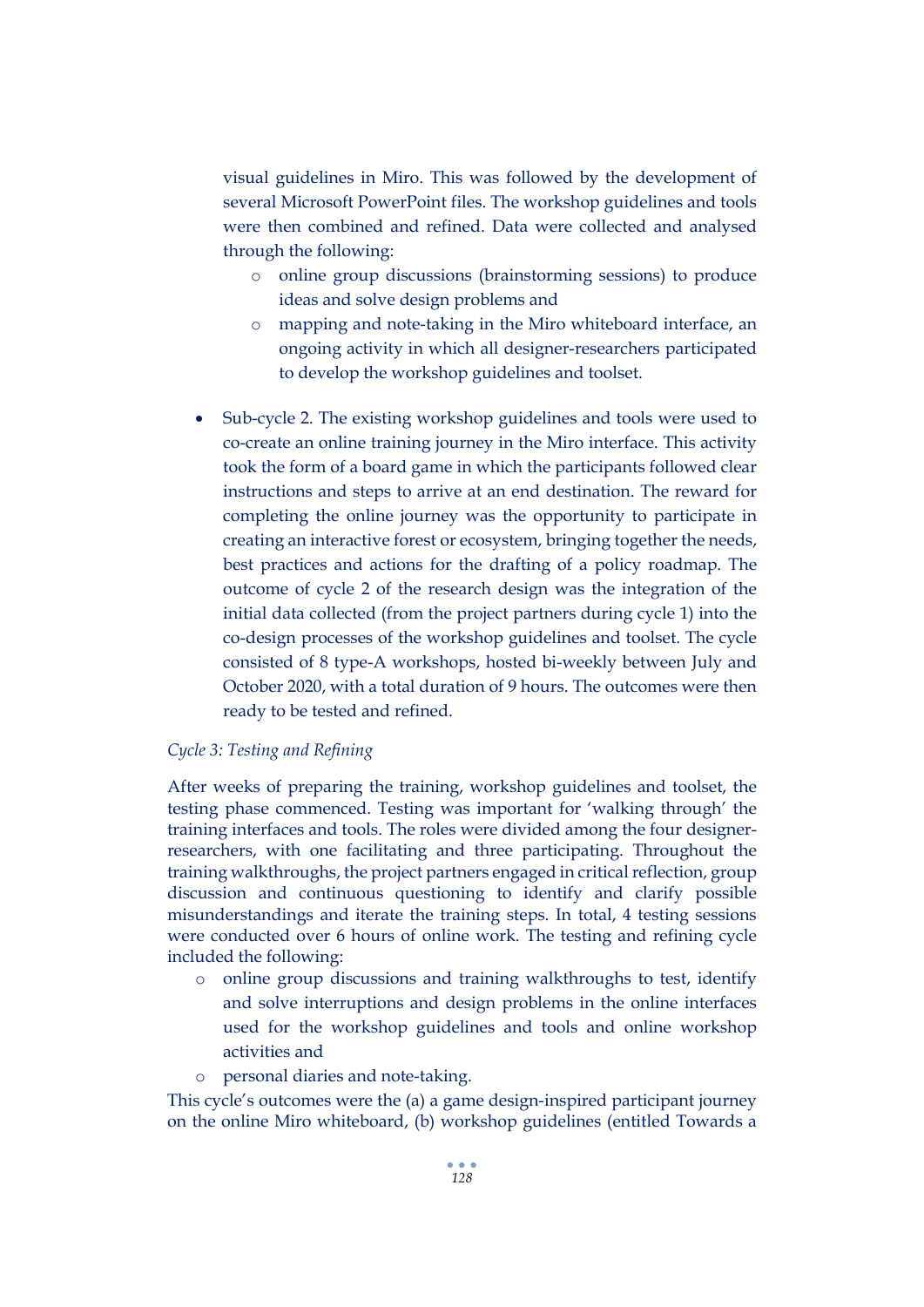Roadmap) and (c) a set of seven workshop tools and templates: timekeeping and planning tool, stakeholder identification tool, stakeholder selection tool, stakeholder invitation template, workshop introduction tool, best practice template, data collection template and template for the roadmap draft. The team produced reflexive notes and engaged in group discussions. This design research and training cycle (type-C workshops) comprised 2 training workshops hosted in October 2020, with a total duration of 6 hours. The project partners underwent a three-hour training during the first phase of the workshop. The Miro whiteboard was then adapted so that the project partners could use it for their stakeholder workshops after the training.

#### *Outcomes of Cycle 3*

Cycle 3 produced several online tools, as described previously. Figure 2 shows an example of (a) a game design-inspired participant journey on the online Miro whiteboard.



*Figure 2. The participant journey during the online stakeholder workshop on the Miro whiteboard, which was an outcome of the three-phase design research process (created by author Mira Alhonsuo)*.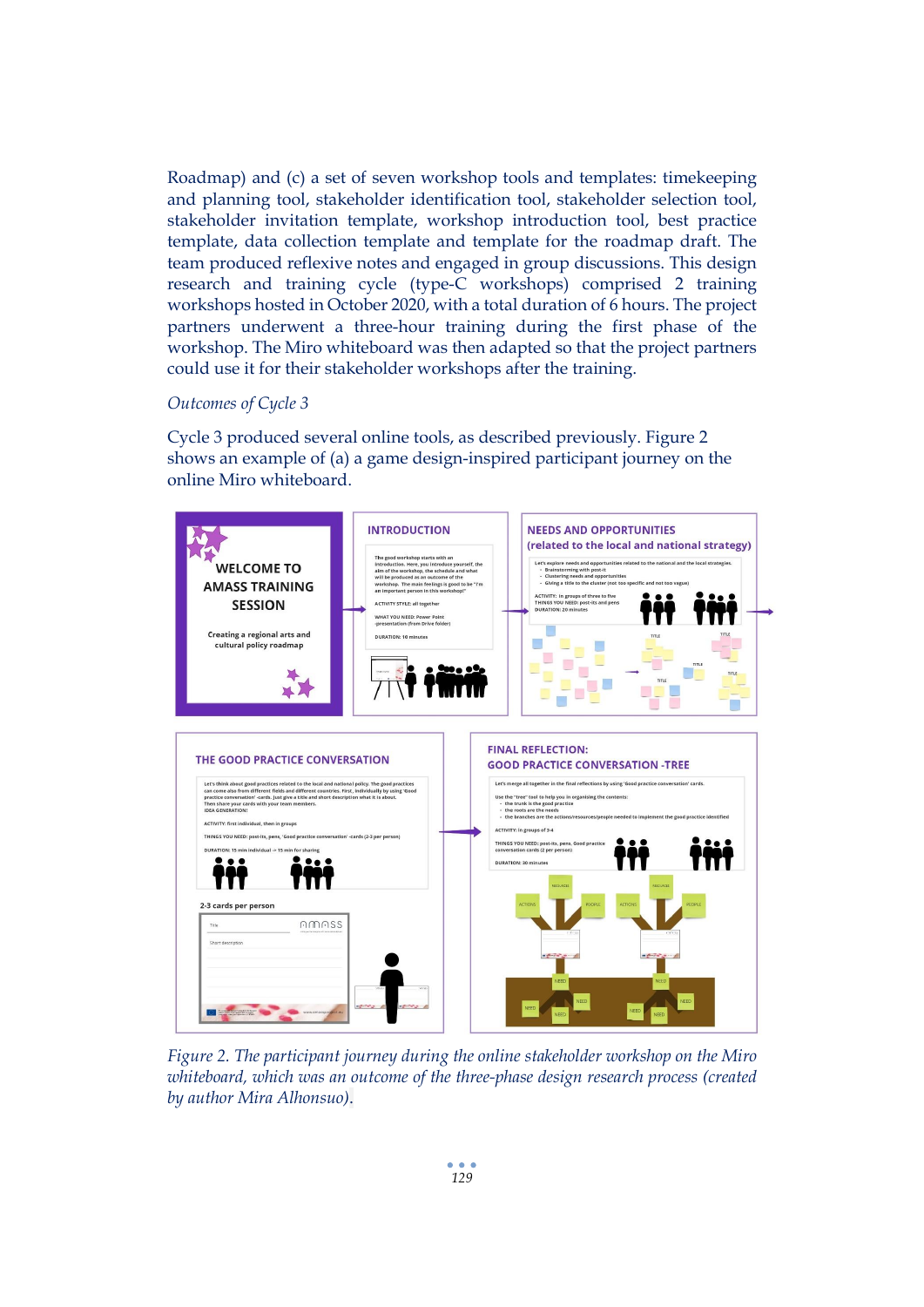#### *Assessment of Outcomes*

In an internal seminar arranged by the AMASS consortium, the project partners' experiences, gained during the pilot stakeholder workshop, were disseminated and discussed. The assessment event included a 10-minute presentation by each partner, followed by a 5-minute discussion. Key themes from the presentations were identified and are presented next.

- o All project partners had to rely on the online environment to conduct their regional pilot stakeholder and subsequent workshops due to the onset of the COVID-19 pandemic. The online environment and toolset that were co-designed by the designer-researchers to enable the training journey for the project partners were used by the latter to conduct their stakeholder workshops in their countries. What was planned to be a digital training environment for the project partners to develop facilitation skills for stakeholder workshops on policymaking processes, was repurposed by each project partner, in smaller and more significant ways, to facilitate their stakeholder workshops digitally.
- o The partners reported how they reinterpreted, changed and applied their digital environments in unique ways to suit their needs and specific local contexts. For example, the partner in the Czech Republic adapted the digital workshop process to an online seminar-style event, hosting approximately 120 stakeholders. However, most project partners hosted stakeholder workshops in Miro, all having to overcome a number of smaller and larger practical online facilitation challenges, such as using additional platforms or mobile applications to accommodate the needs of their participants who were not necessarily well versed on the chosen platform. The appropriateness of the digital environment and the workshop tools had to be reconsidered in the specific context in which the stakeholder workshops were presented. Hence, the project partners' flexibility and can-do approaches enabled context-specific online participation. The PSD process discussed in this article presents an example of shifting from the one-size-fits-all toolkit approach commonly used in policymaking to one that enables agility and adaptability. The toolkit was thoroughly integrated into the training process for the project partners; hence, the toolkit and guidelines underpinned the participant experience instead of being mere add-ons for data collection.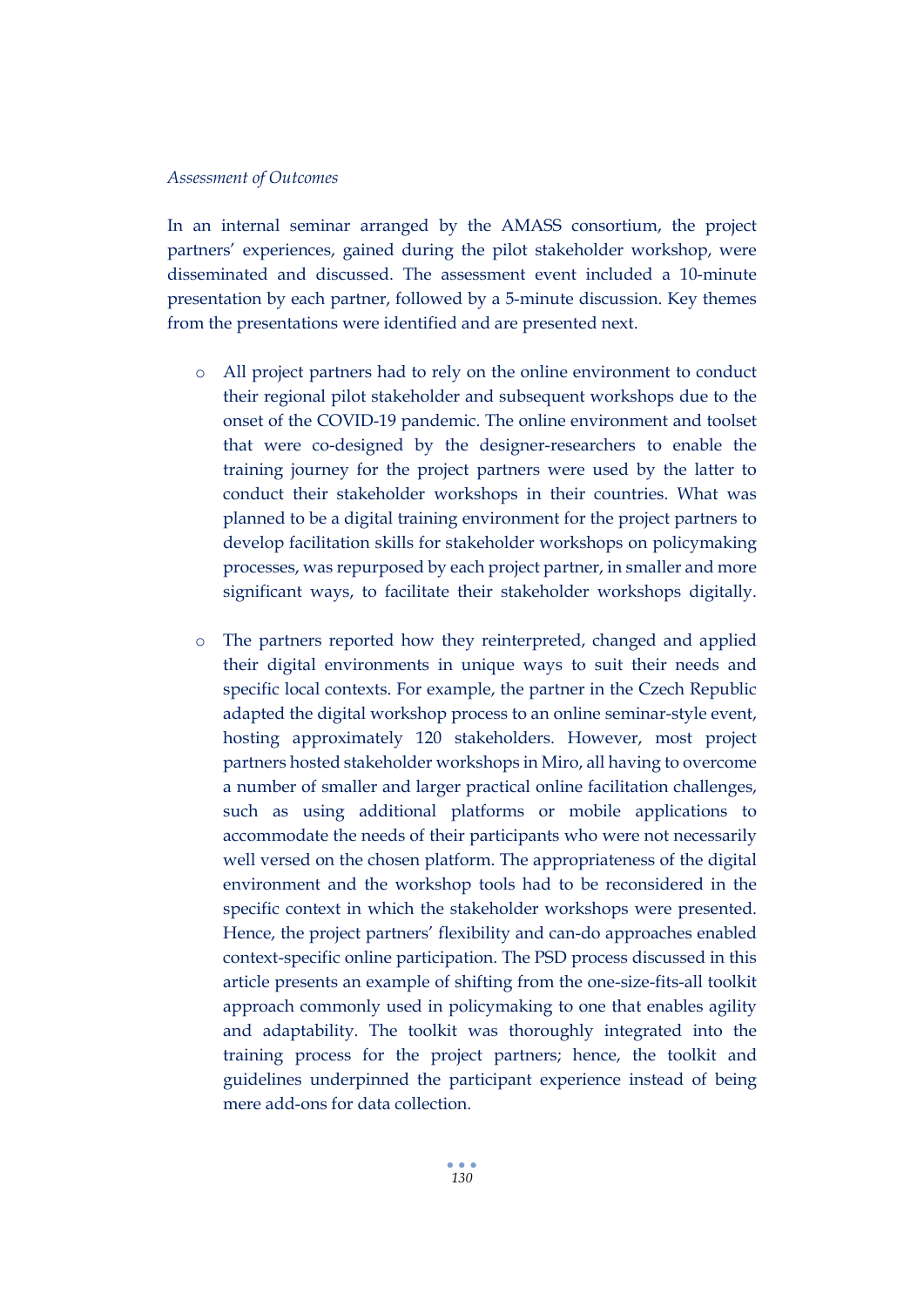- o The project partners first took small steps to familiarise themselves with the stakeholder workshop facilitation in a digital environment and then moved on to a larger event. An example of the best practices reported by the project partners was that online workshops should be presented for a maximum of three hours, including breaks. As technological challenges constitute a reality for many participants, careful introductions to the use of the digital environments are also required for better user experiences of participants who are unfamiliar with them. Work in small groups is ideal, while personalisation, focused attention and dialogue generation for the participants may increase motivation for enduring participation over a three-hour period. The use of breakout rooms for focused discussions in small groups is recommended, while the roles of the facilitation team need to be clearly defined and realistically divided before the start of the workshop. The larger the group of participants, the more facilitators and technical expertise are required. The team roles to consider are time moderator, technical assistant, facilitator, reporter and visualiser, to name a few. Finally, the use of pre-recorded videos may enhance online experiences.
- o Impact was created through stimulating connections and dialogue across a wide range of stakeholders through digital participation in policymaking. However, stakeholder workshops for policymaking require expertise in the subject area as participation in online environments can lack flow and cohesiveness if dialogue is not created parallel to the online process and note-taking. Some participants reported that the workflows became stuck, hampering idea sharing and discussion.

#### **Opportunities and Challenges**

The most significant finding in terms of the challenges faced by the designerresearchers is how decision makers can engage communities – regardless of whether they comprise marginalised peoples, artists, immigrants, Indigenous peoples and citizens – in policy processes. Additional challenges include the lack of definition of key terms in areas of cultural policymaking and the tensions among abstract policy processes that have to create transformational change for citizens' everyday needs and challenges (Galloway & Dunlop, 2007). Further tensions exist between rational, linear approaches to policymaking and alternative, more creative ways of engaging in decision making, problem definition and needs assessment. Finally, creativity and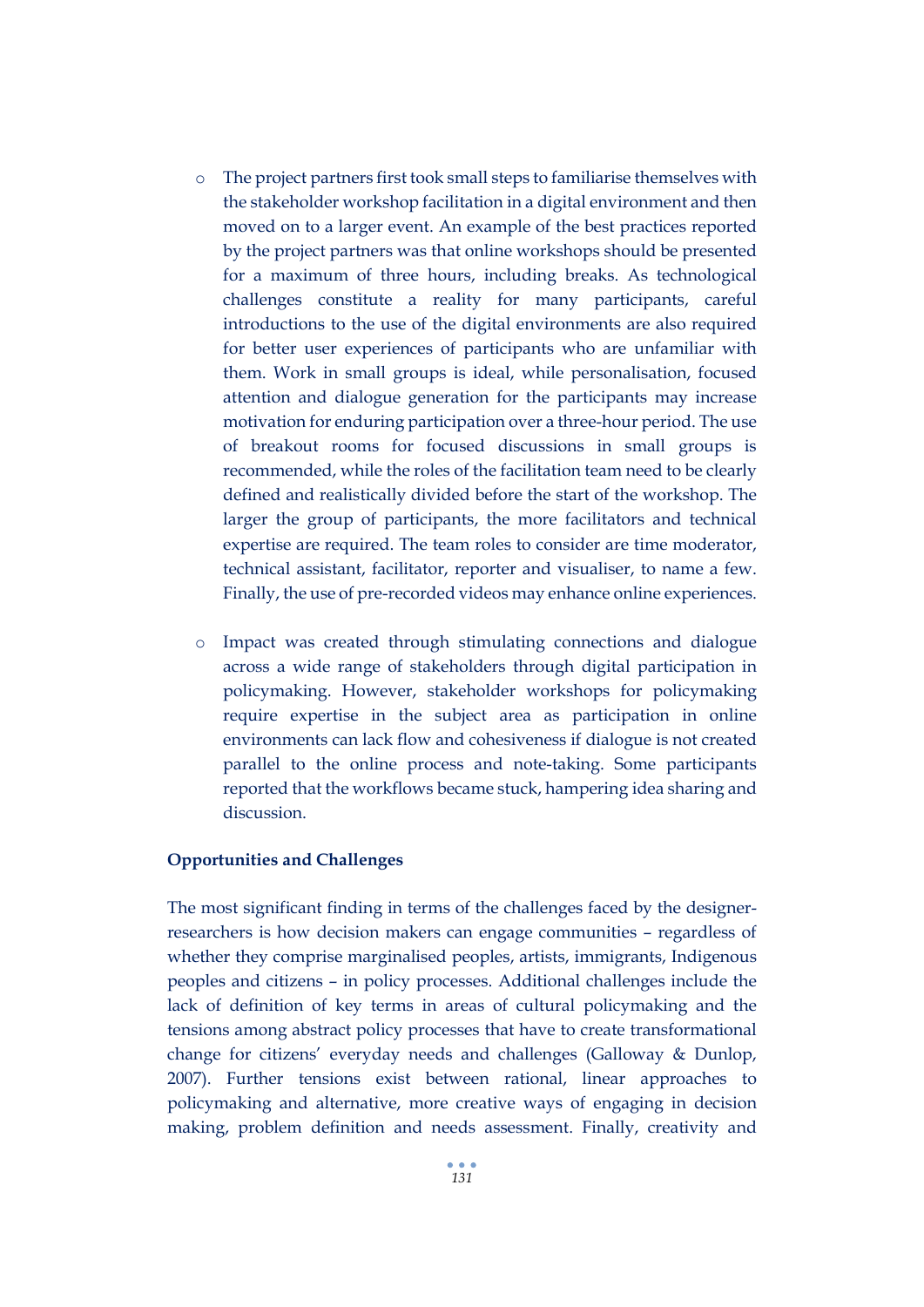design can mask dissent and citizen disobedience in terms of how especially marginalised communities, which are mostly excluded by policy processes, intend to enact decision making, self-determination and autonomy in their local contexts.

Nevertheless, the PSD processes of creating and implementing the stakeholder workshops reveal opportunities for experimentation and what Kimbell and Bailey (2017, p. 214) refer to as the "new spirit" of policymaking. This spirit is based on using more citizen-centred, design, creative, open and experimental approaches to policymaking. Kimbell's (2015) research has revealed challenges in how policymakers can harness small-scale insights to produce more concrete policy actions. This is also a challenge encountered by the stakeholder workshops as they generate such small-scale insights due to their timeconsuming nature, having to rely on citizen participation in complex and abstract needs identification and problem resolution that present difficult topics for discussion.

Significant opportunities identified are as follows:

- o *Stakeholder workshop as a method for policymaking.* Kimbell (2015) suggests that more research and experimental approaches are needed to gain a better grasp of how policymaking as a process can be improved. She promotes the use and enhancement of practical design methods, such as policy workshops, to achieve this goal. The AMASS project is in line with such goals set out in the literature. The link between the intended impact through policymaking and the methodological approach adapted in the work package involves working in collaboration with communities and regional organisations and stakeholders in the cultural policy domain, especially at the grassroots level, by adopting practical methods that can facilitate bottom-up approaches. A stakeholder workshop is one method that can bring together disparate stakeholders, for example, communities and decision makers, in an attempt to create dialogue and form bridges between them.
- o *Visuality and digital design artefacts.* Visualisation and the design of appropriate and usable digital artefacts are important tools for stimulating the motivation level of participants who have to attend workshops in digital environments. Creativity and what Salter et al. (2009, p. 2090) refer to as "interactive and immersive visualisation" are key approaches to sustaining motivation for online participation. The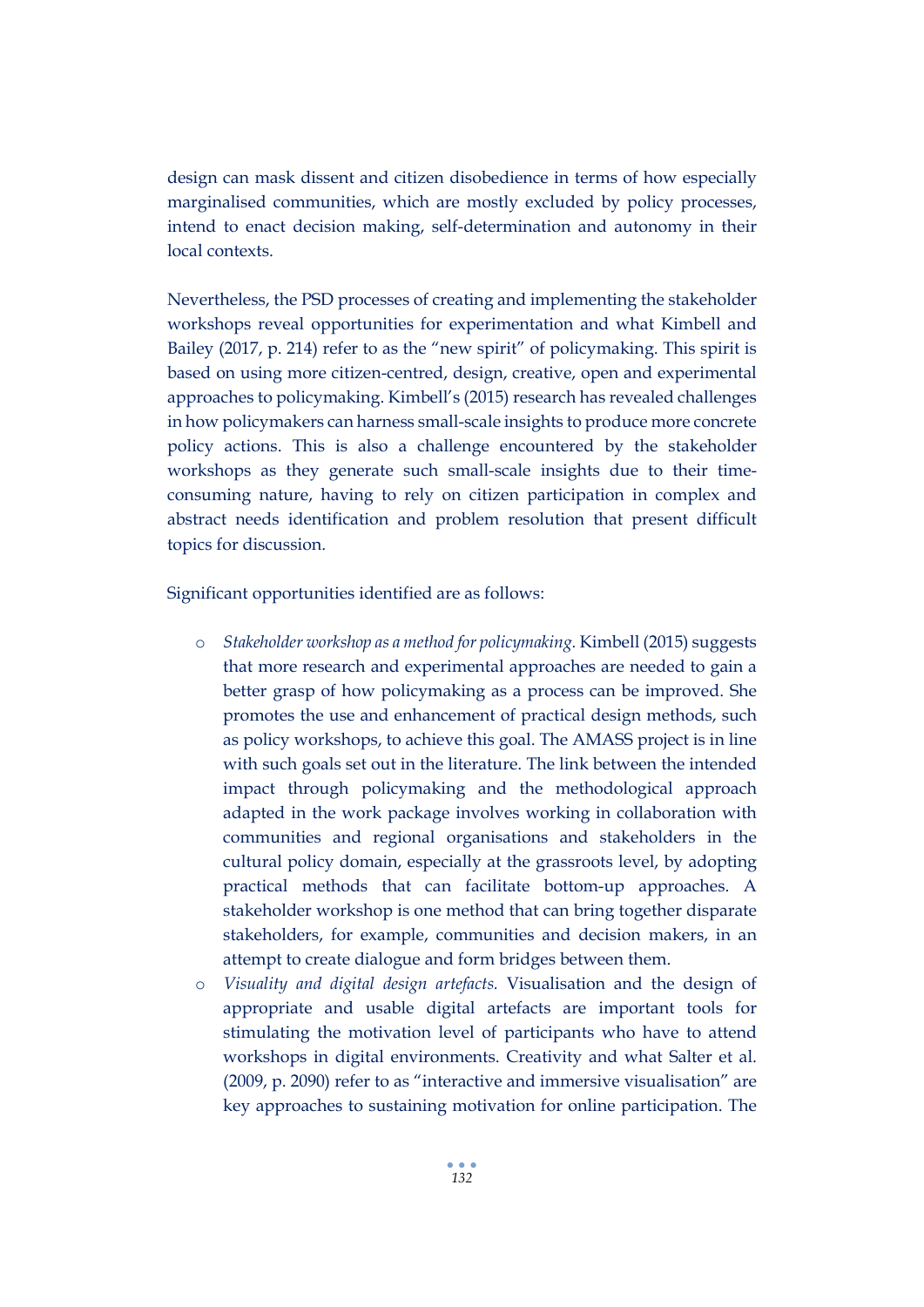visual, colourful and playful components can create interest, while a good layout and basic design elements can be other ways to create visually appealing, clear and well-organised environments that inspire the participants. Design can bridge the abstraction and the tangibility of the digital design artefacts, the 'design products' that are the visualisations used on the Miro board, for example. Visual and other sensory perceptions and experiences are opportunities for triggering thoughts and stimulating participants to return for similar or further experiences and knowledge.

- o *Value of experimentation.* The AMASS project has implemented an artistic testbed based on creative experiments. The spirit of experimentation has also influenced the designer-researchers approaches to playing with design for policy. Kimbell and Bailey (2017, p. 218) explain that the "growing emphasis on experimentation prefigures and carves out a space for prototyping in policy development as a particular mode of enacting organisational flexibility, provisionality and anticipation". The authors believe that a spirit of experimentation can tackle the lack of dialogue and other sticking points that policymaking faces, apart from marginalised communities' disengagement in policy processes due to perhaps top-down and positivist approaches. The spirit of experimentation has been extended into the ongoing work by the designer-researchers. Apart from the digital stakeholder workshop discussed in this article, two additional experiments have been implemented. One is based on a stakeholder workshop sprint model, while the other is based on the use of artsbased methods in stakeholder workshops. This presents another opportunity, which is discussed next.
- o *Opportunities for arts-based approaches.* In digital environments, the challenge with sustained online participation and engagement can be tackled by using strong visual approaches and arts-based methods. Research in this area is ongoing in the AMASS project and will be reported elsewhere. However, from the first pilot study, the opportunities for using arts-based methods in policy endeavours, especially for generating participation, have been identified because they can, especially in combination with future study methods, enable "new spaces of anticipation and embracing future visions" (Kimbell  $\&$ Bailey, 2017, p. 216). The visually stimulating online stakeholder workshop, presented in this article and designed as a vibrant online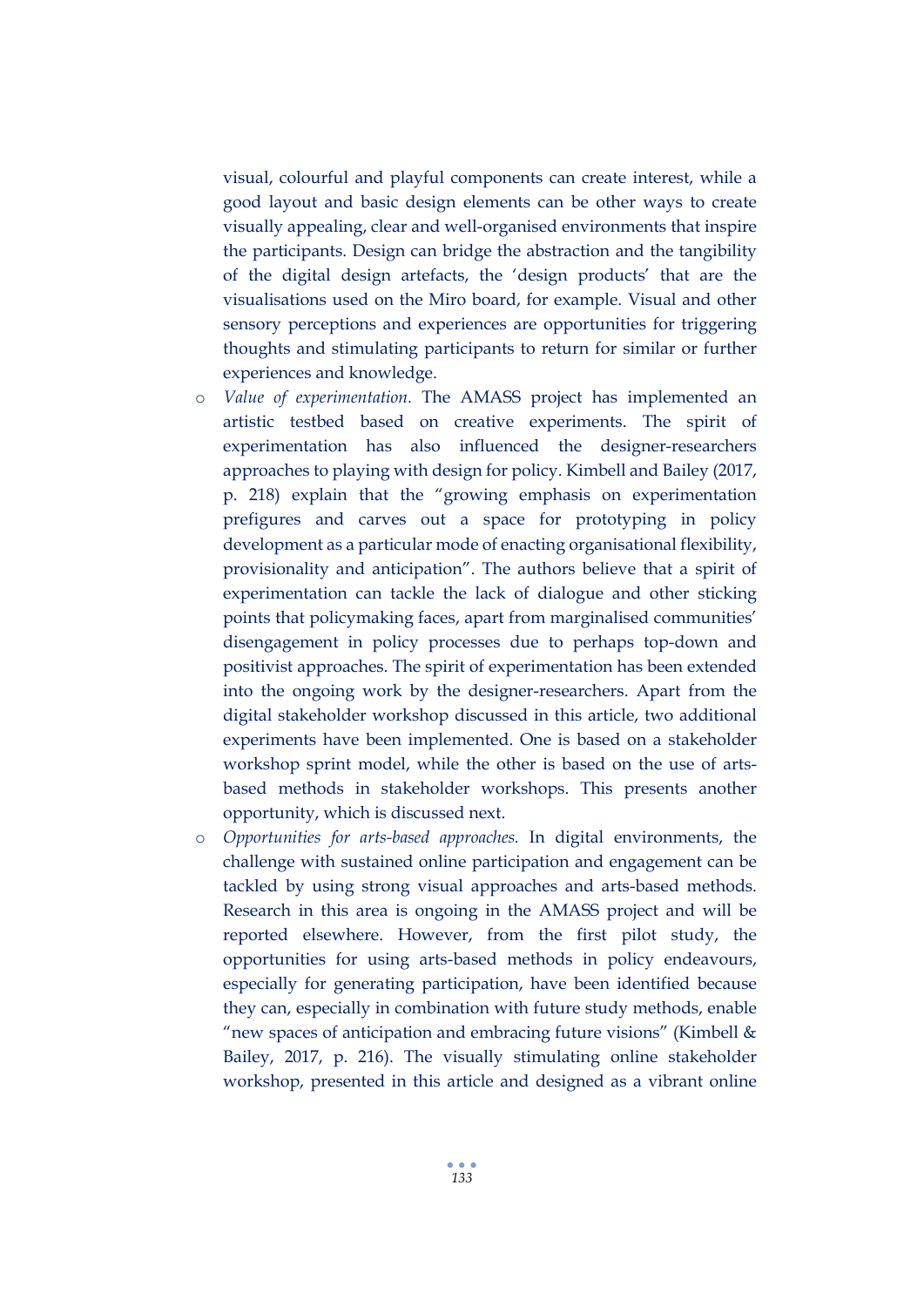experience, has paved the way for realising new design research on the use of arts-based methods for policymaking.

# **Conclusion**

This article has addressed the overlaps among design processes, contexts, digital objects and their actors during a multidisciplinary project that involved research in a wide range of disciplines, from cultural policy to arts education, the arts and service design. This article has presented the work and design research process of a design team whose aim was to implement stakeholder workshops for policymaking. The opportunities and challenges of the online workshop experience have been explored through the evaluation seminar and group discussions. The article's limitation lies in not presenting further insights into the policy roadmap generation but focusing on the design and implementation of stakeholder workshops at the early stages of generating dialogue in policymaking processes. This article does not present solutions for drafting policy roadmaps or making policy recommendations as such, but it explores one example of how online stakeholder workshops can be approached and designed for the front end of policymaking. Such stakeholder workshops may generate small-scale insights, but they enable data collection (from participants) that can feed into the identification of needs and best practices that are valuable for generating policy recommendations.

#### **References**

- Adajian, T. (2005). On the prototype theory of concepts and the definition of art. *Journal of Aesthetics and Art Criticism*, *63*(3), 231–236.
- Aggarwal, I., Woolley, A. W., Chabris, C. F., & Malone, T. W. (2019). The impact of cognitive style diversity on implicit learning in teams. *Frontiers in Psychology*, *10*, 1–11. https://doi.org/10.3389/fpsyg.2019.00112
- Anderson, A. G., Knowles, Z., & Gilbourne, D. (2004). Reflective practice for sport psychologists: Concepts, models, practical implications, and thoughts on dissemination. The Sport Psychologist, 18(2), pp.188-203.
- Attia, M., & Edge, J. (2017). Be(com)ing a reflexive researcher: A developmental approach to research methodology. *Open Review of Educational Research*, *4*(1), 33–45.
- Belfiore, E., & Bennett, O. (2010). Beyond the "toolkit approach": Arts impact evaluation research and the realities of cultural policy‐making. *Journal for Cultural Research*, *14*(2), 121–142.
- Burdick, A., & Willis, H. (2011). Digital learning, digital scholarship and design thinking. Design Studies, 32(6), 546-556.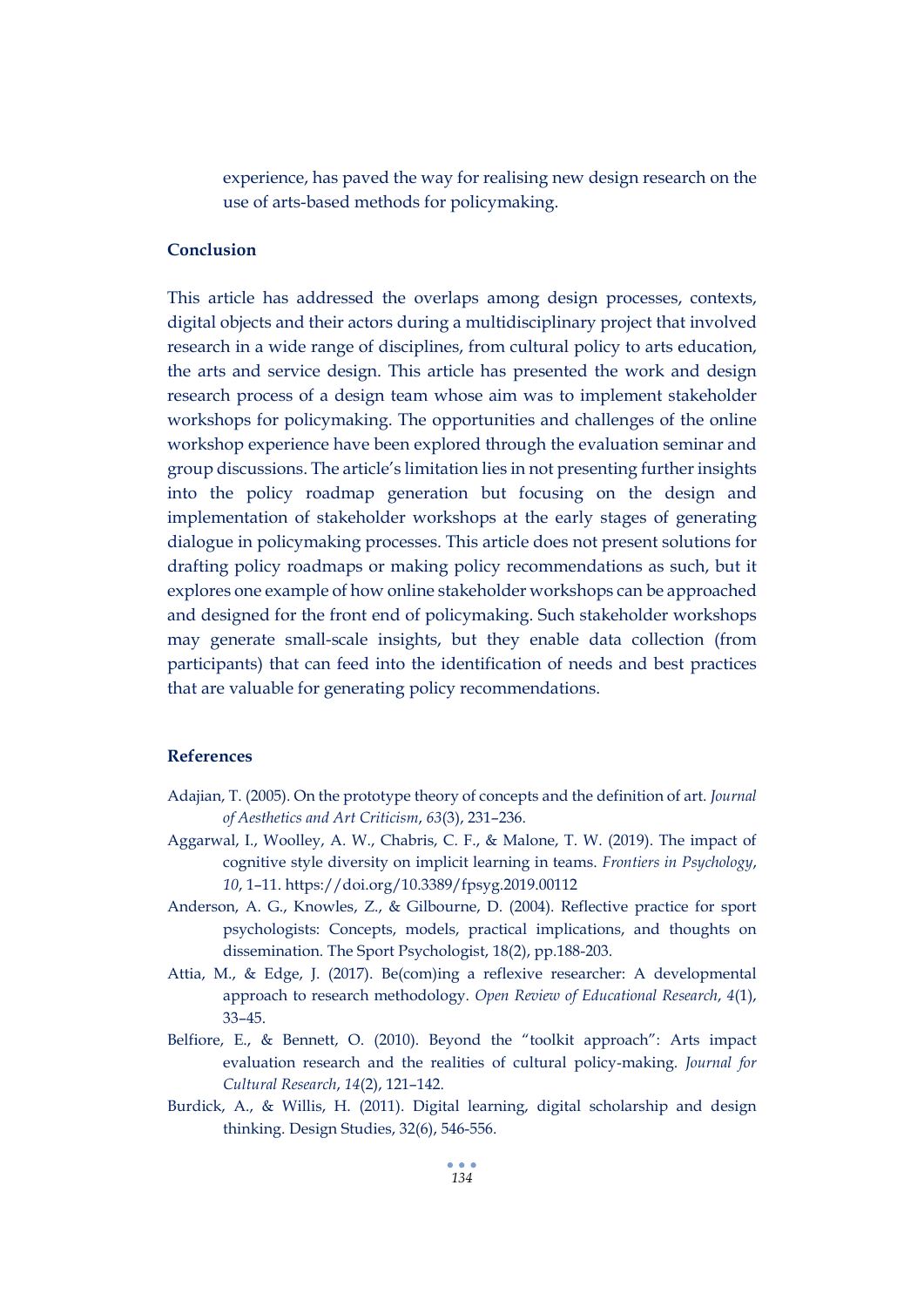- Collins, K., Cook, M. R., & Choukier, J. (2017). Designing the spikes of injustice. In D. Sangiorgi & A. Prendiville (Eds.), *Designing for service: Key issues and new direction* (pp. 105–114). Bloomsbury Publishing.
- Dorst, K. (2008). Design research: A revolution-waiting-to-happen. *Design Studies*, *29*(1), 4–11.
- Eça, T., Saldanha, Â., & Barbero, A. (2016). 'Insurgence' activism in art education research and praxis. In R. Shin (Ed.), *Convergence of contemporary art, visual culture, and global civic engagement* (pp. 210–223)*.* IGI Global.
- Ehn, P. (2017). Scandinavian design: On participation and skill. In D. Schuler & A. Namioka (Eds.), *Participatory design* (pp. 41–77). CRC Press.
- European Commission (2006). The role of culture in preventing and reducing poverty and social exclusion. Luxembourg: Office for Official Publications of the European Communities. http://www.worldcat.org/title/role-of-culture-inpreventing-and-reducing-poverty-and-socialexclusion/oclc/150401314?referer=di&ht=edition
- Felix, E. & Brown, M. (2011). The Case for a Learning Space Performance Rating System. *Journal of Learning Spaces*, *1*(1), 1-6.
- Galloway, S., & Dunlop, S. (2007). A critique of definitions of the cultural and creative industries in public policy. *International Journal of Cultural Policy*, *13*(1), 17–31.
- Holmlid, S. (2009). Participative; co-operative; emancipatory: From participatory design to service design. *Dethinking service; rethinking design—The 2009 ServDes. Conference* (No. 059, pp. 105–118). Linköping University Electronic Press.
- Howard, Z., & Melles, G. (2011). Beyond designing: Roles of the designer in complex design projects. In: Paris, C, Huang, W, Farrell, V, Farrell, G, & Colineau, N (Eds.) *Proceedings of the 23rd Australian Computer-Human Interaction Conference* (pp. 152–155). Association for Computing Machinery.
- Irwin, R. (2013). Becoming a/r/tography. *Studies in Art Education*, *54*(3), 198–215.
- Kangas, A. (2017). *Removing barriers – participative and collaborative cultural activities in KUULTO action research.* Center for Cultural Policy Research. *Cupore Webpublications*, *44*. https://www.cupore.fi/en/publications/cupore-spublications/removing-barriers
- Kimbell, L. (2015). *Applying design approaches to policy making: Discovering policy lab* [Discussion paper]. University of Brighton. https://ualresearchonline. arts.ac.uk/id/eprint/9111/2/Kimbell\_PolicyLab\_report.pdf
- Kimbell, L., & Bailey, J. (2017). Prototyping and the new spirit of policy-making. *CoDesign*, *13*(3), 214–226.
- Leitch, R., & Day, C. (2000). Action research and reflective practice: Towards a holistic view. *Educational Action Research*, *8*(1), 179–193.
- Miettinen, S. (2016). Introduction. In S. Miettinen, *Introduction to industrial service design* (pp. 21-32). Routledge.
- Miettinen, S. A., & Sarantou, M. A. (2019). *Managing complexity and creating innovation through design.* Routledge.